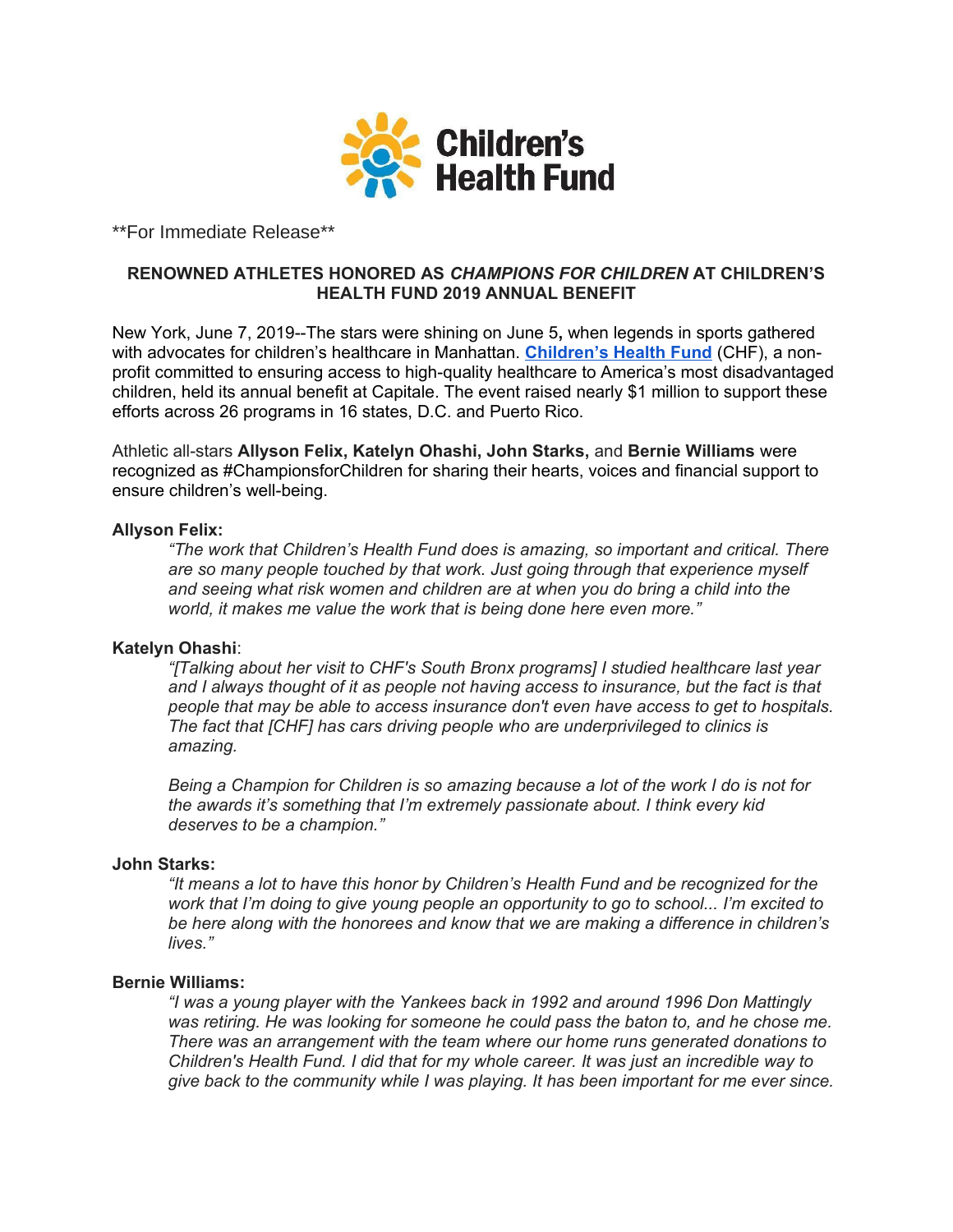*I feel that I've been given a lot in my life. I believe in giving our kids all the opportunities that they deserve and they are our biggest resource. If we don't take care of them, who is going to take care of them?"*

Actress **Amirah Vann,** of the ABC show *How to Get Away with Murder*, shared her moving experience after visiting CHF's Los Angeles program, COACH for Kids, earlier in the year.

#### **Amirah Vann**

*"I knew pretty early in my academic life that my high school medical science major needed to change. Healing people in the traditional sense would not be my path. The science had grown wings and flown completely over my head, but compassion remained. And whenever I see it, the young girl in me from Far Rockaway Queens raised in a single parent household with tear-filled nights from not having healthcare and feeling alone and unworthy, is filled with hope.* 

*[Talking about her visit to CHF's Los Angeles program early year] This mobile medical clinic is one of many that have relationships with local schools. And I saw firsthand the genuine partnership between the mobile unit team and Principal Herández. Not only is the Children's Health Fund providing these young brilliant minds with free healthcare but they are also champions of education and literacy."*

Also recognized for their tireless advocacy was **Paul Metselaar**, founder, chairman and CEO of Ovation Travel Group, who received the prestigious Founders Award; **Comic Relief USA** was given American Heroes for Children Award and **Kim Mukerjee, MD, MPH**, received the Irwin Redlener Award for embodying the spirit and mission of Children's Health Fund, working as medical director of the New Orleans Children's Health Project.

#### **Dr. Kim Mukerjee:**

"*I have met countless families who, without our health services, would have no access to healthcare. These families, largely immigrants and refugees and, in many cases unaccompanied children, have profoundly complex needs, both medical and psychosocial. We strive to give these children a safe place to get all their needs met and help set them on a path to success."*

Children's Health Fund Chief Executive Officer **Dennis Walto** says he was inspired to be among people with such strong passion and sense of purpose.

#### **Dennis Walto**

*"As much as we deliver high-quality care to children all across the country, what's even more important is that we offer hope to children and their families. And our doctors, medical providers, and social workers are on the front lines of that effort. We don't give up and we won't give up.* 

*To many people, a champion is a person who has defeated or surpassed all rivals in a competition, especially in sports. But a champion can also be a person who fights for a cause on behalf of someone else. I am honored and I am humbled to look at tonight's honorees and bask in the light of true champions."*

### **Photo/Video Highlights from the Event:**

● **Getty Images (please credit) :** [https://mm.gettyimages.com/v2/share/935ee5a0-28fb-](https://mm.gettyimages.com/v2/share/935ee5a0-28fb-49f8-a7f6-f99b513765d9?page=1&order=desc)